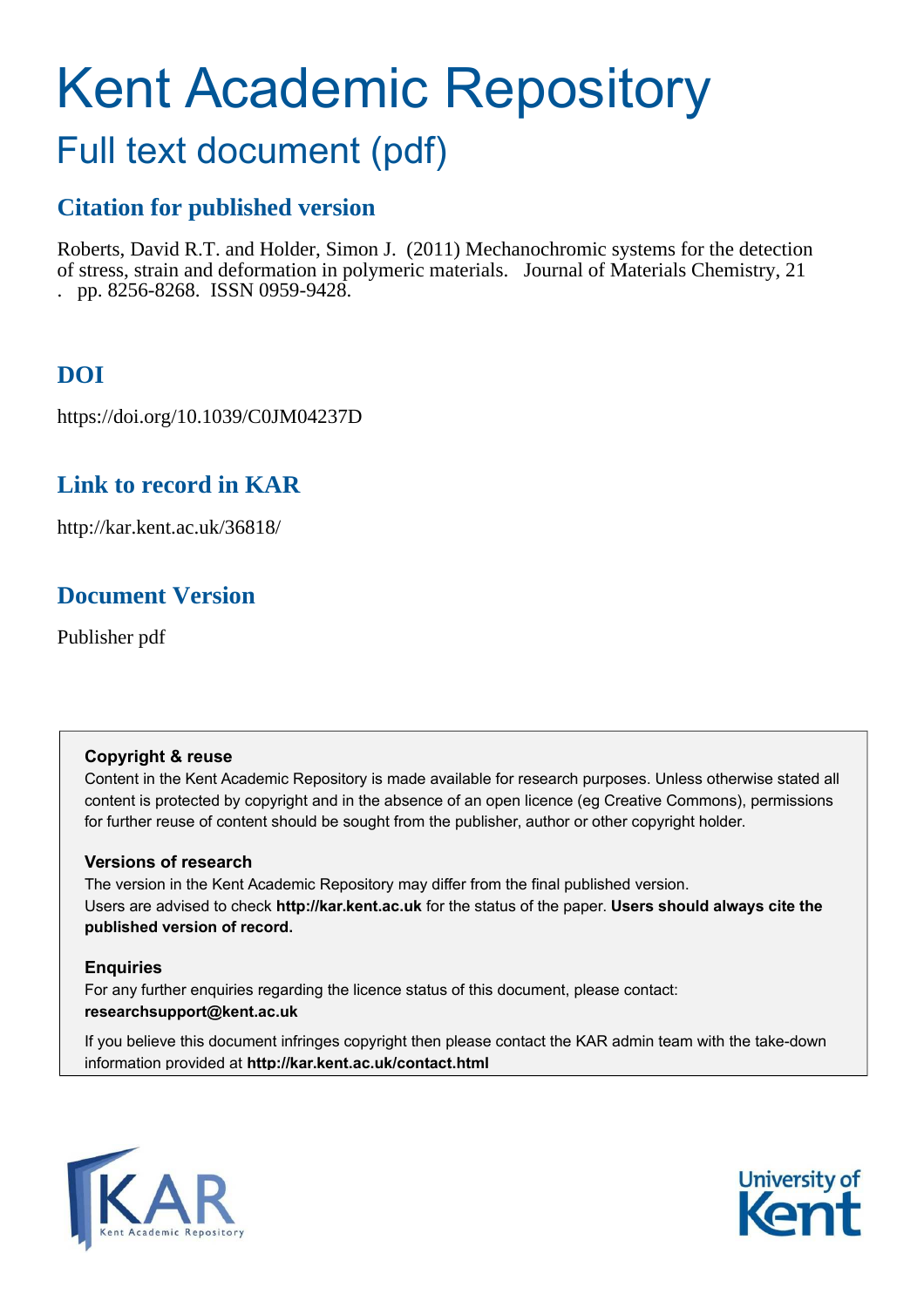# Journal of [Dynamic Article Links](http://dx.doi.org/10.1039/c0jm04237d) Materials Chemistry

Cite this: J. Mater. Chem., 2011, 21, 8256

# www.rsc.org/materials **FEATURE ARTICLE**

### Mechanochromic systems for the detection of stress, strain and deformation in polymeric materials

David R. T. Roberts and Simon J. Holder\*

Received 4th December 2010, Accepted 18th February 2011 DOI: 10.1039/c0jm04237d

The detection of stress in polymeric materials such as plastics, elastomers, composites and coatings is critical in the monitoring of material failure including stress fractures, fatigue and hysteresis. Mechanochromic systems that utilise a change in fluorescent output as a result of the mechanical deformation of a polymer have only been actively investigated relatively recently and whilst the field is still relatively small a considerable number of examples of such systems now exist. This article will discuss the principles behind such systems and review examples in the literature and survey the most common fluorophores used in such systems including phenylene vinylene oligomeric derivatives, polycyclic aromatic compounds, carbazole derivatives and conjugated polymers.

#### 1. Introduction

The detection of stress in polymeric materials is critical in the monitoring of material failure including stress fractures, fatigue and hysteresis. It can increase the reliability of engineering materials such as plastics, composites, coatings and other polymeric materials. Methods used to detect internal stresses in elastomeric materials include photoelasticity,<sup>1</sup> laser Raman spectroscopy<sup>2</sup> and the bimetallic method<sup>3</sup> but are usually

*Functional Materials Group, School of Physical Sciences, University of Kent, Canterbury, Kent, CT2 7NH, UK. E-mail: S.J.Holder@kent.ac. uk; Tel: +44 (0)1227 767809*

invasive or destructive and do not allow the analysis to be done for real-time *in situ* applications. Mechanoresponsive materials that convert mechanical events into a measurable output that can be monitored non-invasively at a distance from the material are ideal candidates for stress–strain measurements. In particular mechanochromic systems that utilise a change in fluorescent output with mechanical deformation have been actively investigated for around 15 years now and whilst the field is still relatively small a considerable number of examples of such systems now exist. This article will discuss the principles behind such systems and review examples in the literature.



David R: T: Roberts

David R. T. Roberts *is a PhD student in the Functional Materials Group at the School of Physical Sciences at the University of Kent. In 2006 he graduated with a BSc in Chemistry at the University of Kent and commenced his studies under the supervision of Dr Holder in the field of Polymer and Organic Chemistry. His research focuses on the synthesis and applications of pyrene and perylene derivatives in polydimethylsiloxane elastomers for the sensing of strain and the synthesis of novel polysiloxane copolymers.*



Simon J: Holder

Dr Simon J. Holder *is a Senior Lecturer in Organic Chemistry in the Functional Materials Group at the School of Physical Sciences at the University of Kent. In 1994 he completed his PhD at the University of Hull in the field of Polymer and Organic Chemistry. After postdoctoral work on silicon-containing polymers, supramolecular chemistry and polymer selfassembly he moved to the University of Kent in 1999. His research focuses on the synthesis and applications of block copol-*

*ymers and silicon-containing polymers and the self-assembly of amphiphilic block copolymers.*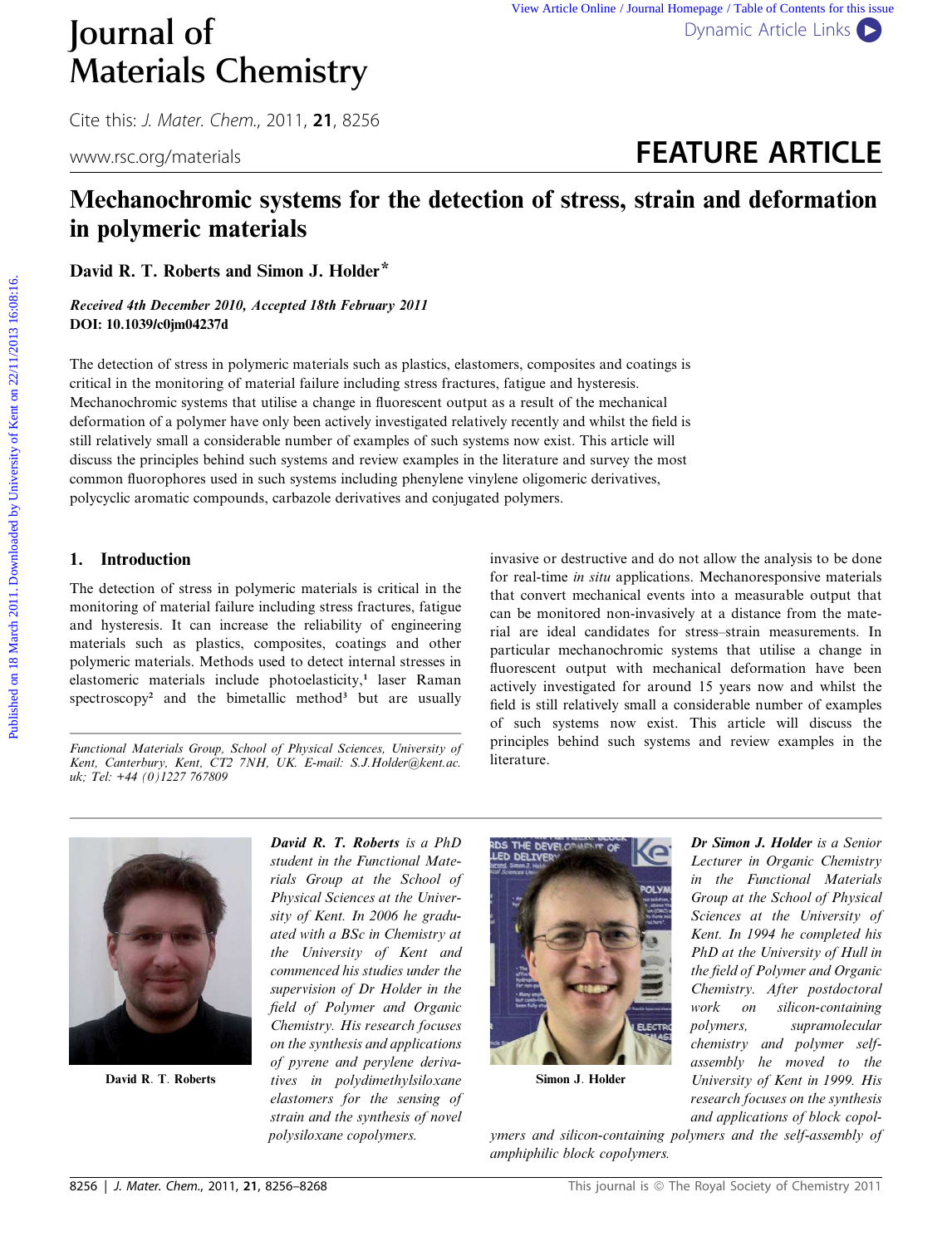#### 1.1 Mechanochromism and fluorescent spectroscopy

A mechanochromic approach holds considerable promise for a variety of applications such as the detection of residual stresses in moulded plastics, the prediction of mechanical failure by the prior detection of areas of stress and the direct measurement of stress during deformation. A mechanical input into the material is self-explanatory and includes deformation of the material under consideration such as tensile or compressive stress; for an *in situ* measurement of optical response to this mechanical deformation the most promising tool is the change in the optical response of goups or molecules within the materials. Fluorescent emission spectroscopy is possibly the most promising technique for monitoring polymeric material deformation and fluorescent spectroscopic techniques have been widely used to probe material properties in polymers, sol–gels and self-assembled aggregates in solution for example.<sup>5-7</sup> The technique uses an environmentally sensitive fluorescent molecule termed a fluorophore (or fluorescent label) to measure the deformation induced stress in materials in a non-invasive and non-destructive way. The basic principles of fluorescent spectroscopy are well known. Simply put a fluorescent moiety absorbs UV-visible radiation exciting it from its electronic ground-state  $(S_0)$  to an electronic excited-state ( $e.g. S<sub>1</sub>$  or higher states) vibrational sub-level, giving  $S_0 \rightarrow S_1$  electronic transition. The excited-state moiety quickly looses energy to non-radiative transitions *e.g.* collisions with surrounding molecules (vibrational relaxation) and steps down to the lowest vibrational sub-level of the excited state. The moiety then undergoes a radiative transition from the lower vibrational sub-level of the upper electronic state  $(S_1)$  to a vibrational sublevel in the electronic ground-state  $(S_0)$ , loosing the remaining excess energy as radiation (Fig. 1(a)). The emitted radiation spectral emission band is of a longer wavelength than that of the original excitation radiation, usually in the visible region and is termed fluorescent emission.<sup>8-10</sup> These methods allow measurements to be carried out through the excitation and detection from the same surface of a material providing a way of analysing the material *in situ*. For example, other optical measurements, such as birefringence, optical dichroism, and UV-vis cannot be used to detect changes to the surface of materials since they require light to travel through the medium of the material. A number of fluorescent properties are amenable to measurement including steadystate measurement of changes in emission intensity, changes in time-resolved fluorescence such as decay times and changes in the fluorescent anisotropy.<sup>9</sup> As will be seen measurement of changes in the excimer : monomer ratios with deformation are common, in part since such changes can result in distinct colour changes in fluorescent emission. Fluorophores can form complexes known as excimers, an excited-state dimer dissociated in its groundstate.11,12 The excimer complex is formed *via* the collisional interaction between an electronic excited-state fluorphore and another fluorophore in its electronic ground state, known as dynamic excimer formation. The excimer complex quickly dissociates back to the ground-state pyrene monomers emitting radiation of a longer wavelength to that of the excitation energy and is termed excimer fluorescence.<sup>13,14</sup> An example of the emission spectrum for pyrene illustrating this phenomenon is given in Fig. 1(b). For more detail on all of these fluorescence techniques readers are directed to the text by Lakowicz.<sup>9</sup>



Fig. 1 (a) Simplified process of fluorescence excitation and emission. (b) Fluorescence emission spectra ( $\lambda_{\rm ex}$  342 nm) for pyrene-derivatives in toluene (...,  $1 \times 110^{-4}$  mol<sup>-1</sup> dm<sup>-3</sup> and -,  $1 \times 10^{-1}$  mol<sup>-1</sup> dm<sup>-3</sup>). Reproduced with permission from ref. 4.

#### 1.2 Mechanical properties of polymers

The response of an polymeric material to external forces can vary largely depending on the materials characteristics and properties including chain length, chain entanglement, degrees of crystallinity and cross-linking, glass transition temperature and preparation of the materials. Application of an external force on an polymeric material will cause it to undergo a change in shape and upon release, the material can respond in several ways: (i) the material may not recover to its original dimensions and so has been permanently deformed; (ii) the material behaves elastically and recovers to its original dimensions and so can be followed by a form of Hook's law of elasticity<sup>15</sup> which can be represented for a material as:<sup>16</sup>

$$
F = -kx\tag{1}
$$

Where  $F$  (in N) is the restoring force exerted by the material,  $k$  (Nm<sup>-1</sup> or kg s<sup>-2</sup>) is the force constant of the material *i.e.* stiffness and *x* (m) is the displacement of the material from its starting position (*i.e.*  $x = 0$ ). However this law only applies for materials such as steel where the applied force (or stress) is

Published on 18 March 2011. Downloaded by University of Kent on 22/11/2013 16:08:16.

Published on 18 March 2011. Downloaded by University of Kent on 22/11/2013 16:08:16.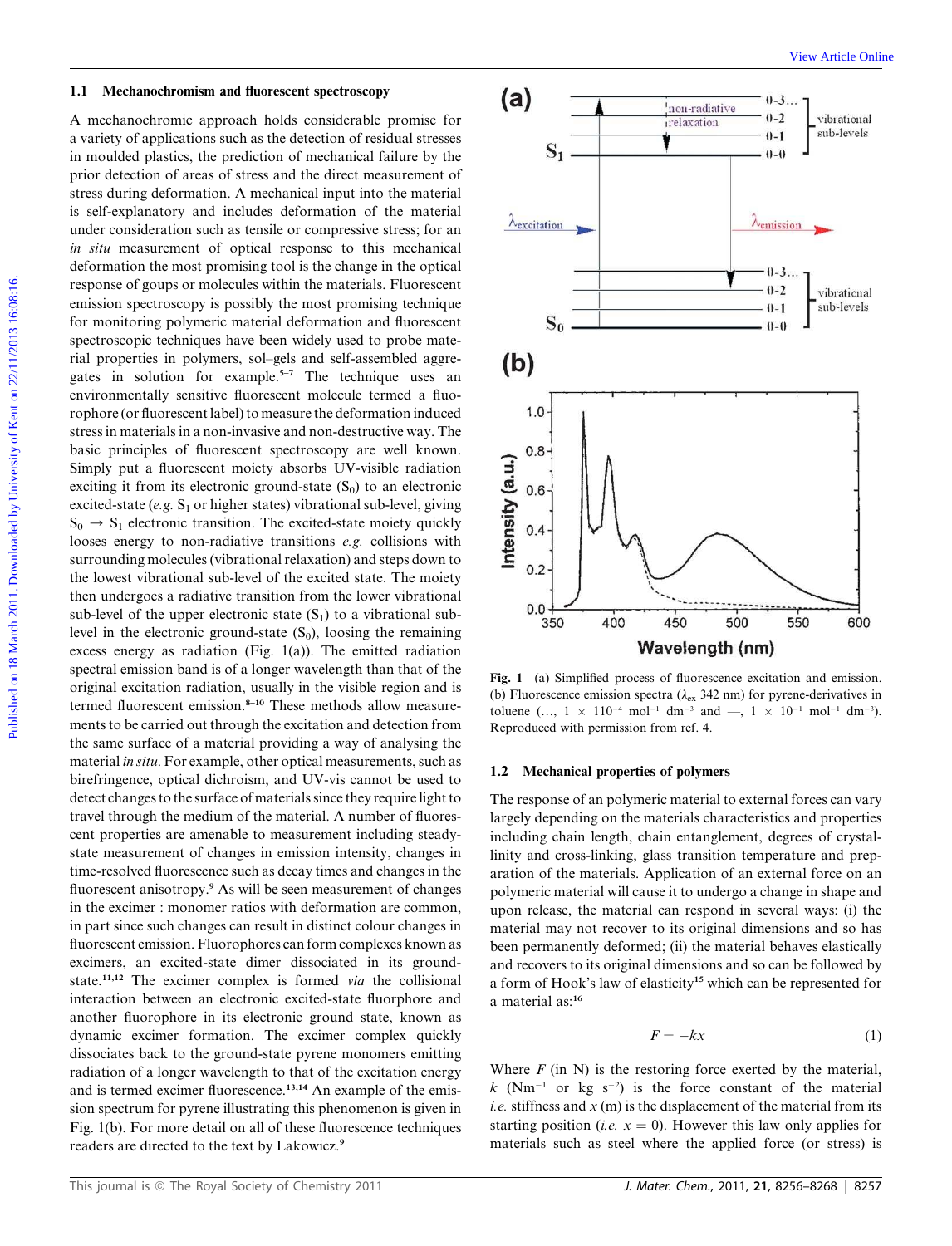**Stress** 

elongation at yield

yield

proportional to % extension (or strain) during elastic deformation. Materials such as polymers do not obey Hook's law at high strains due to their complex responses to the applied forces. As such the applied force (stress) and the resultant extension (strain) are not linear as shown in Fig. 2.16–18 In the range where deformation is reversible and proportional to the stress, the tensile modulus, also termed Young's modulus (*E*), is used to measure the ratio of the tensile (or compressive) stress ( $\sigma$ , measured in MPa or N mm-2 ) to the extension (or compression) strain  $(\varepsilon,$  measured in m):<sup>15,19</sup>

$$
E = \sigma/\varepsilon \tag{2}
$$

$$
\sigma = F/A \tag{3}
$$

$$
\varepsilon = l/l_o \tag{4}
$$

 $(a)$ 

elastic limit

ultimate strength

Non-Hookean material

where  $F(MPa) =$  the force applied to the material,  $A(m) =$  the cross-sectional area,  $l_0$  (m) = the length before extension and  $l$  (m) = the length after extension. Young's modulus can be determined experimentally from the slope of a stress–strain curve of an elastomeric material and gives a value of the resistance of a material to reversible longitudinal deformation.<sup>19</sup>

Fig. 2(a) displays representative stress–strain plots of some polymeric materials. The range of mechanical properties

max extension

Hookean material



Strain

Fig. 2 Illustration of stress–strain plots for (a) typical Hookean and non-Hookean materials, and (b) various polymeric materials.

exhibited by polymeric materials ranges from tough brittle materials showing limited strain with applied stress, to rubbery materials with substantial strain with applied stress. Consequently the measurement of stress *via* an optical response to the mechanical deformation (strain) in the material needs to potentially cover an extremely large range (*e.g.* a change in response for elongation from 0.1 to 600%) or more feasibly, a variety of stimuli–responsive systems may be necessary according to the mechanical properties of the polymer.

The following review will discuss the systems utilised to date to obtain a change in fluorescent properties with stress/strain according to the general molecular structure of the fluorescent dye where possible. An equally valid approach would be the discussion of mechanochromic systems according to the nature of the polymeric material under study. This will be discussed in the summation and Conclusions.

#### 2. Fluorophores for measurement of polymer deformation

#### 2.1 Carbazole fluorophores

A reversible and nondestructive method in the optical analysis of internal tensile stress–strain in a PS polymer matrix was demonstrated by Ikawa *et al.*<sup>20</sup> Poly(*N*-vinylcarbazole) (PVCz) fluorophores (Fig. 3(a)) were dispersed non-covalently into a polystyrene (PS) matrix at a concentration of 0.05 wt%. Cast films were stretched to strain values of 0–0.8% and the fluorescent emission spectrum (Fig. 3(b)) showed a general decrease in monomer emission (340–360 nm) and an increase in the partialoverlap excimer emission (360–430 nm). The emission due to the full overlap excimer emission (430–500 nm) was found to be unchanged with the increase of strain and thought to be due to the restriction of the molecular motion of the PVCz chains by the rigid PS polymer matrix. The ratio of the fluorescent emission intensities  $(I_{375}/I_{345})$  of the excimer (at 375 nm) to the monomer (at 345 nm) were proportional to the applied strain (Fig. 4(a)). The intensity ratio  $(I_{375}/I_{345})$  was also used to study the stress– relaxation of the PVCz–PS films (Fig. 4(b)). The film was stretched to a strain value of 0.4% with an increase of the intensity ratio (from 1.15 to 1.23) and held whilst stress–relaxation occurred (from 15 to 10 MPa) during which the intensity ratio remained the same. Upon the removal of the applied strain, the intensity ratio was found to return to its initial value leading to the assumption that the intensity ratio is only affected by the strain and not by the stress.

Spanggaard *et al.* investigated the use of PVCz-polymers as stress-sensors in polystyrene–polyisoprene–polystyrene (SIS) elastomers, they proved too brittle to use and only gave strain values <1% beyond which they broke.<sup>21</sup> Consequently they used carbazole units used as fluorescent labels to measure the strain caused by tensile elongation. The covalently labeled  $(\sim 0.1 \text{ wt})$ carbazole SIS derivatives (Fig. 5) were then cast into homogenous transparent films which were uniaxially elongated up to 400% (Fig. 6(a)). The intensity of the 352 nm emission increased while the 370 nm emission decreased; thus the emission intensity ratio ( $I_{352}$  nm/ $I_{375}$  nm) increased with elongation values of 600% though the changes were most pronounced for strains from 0 to 200% (Fig. 6(b)). The ono-carbazole derivative (1, Fig. 5) gave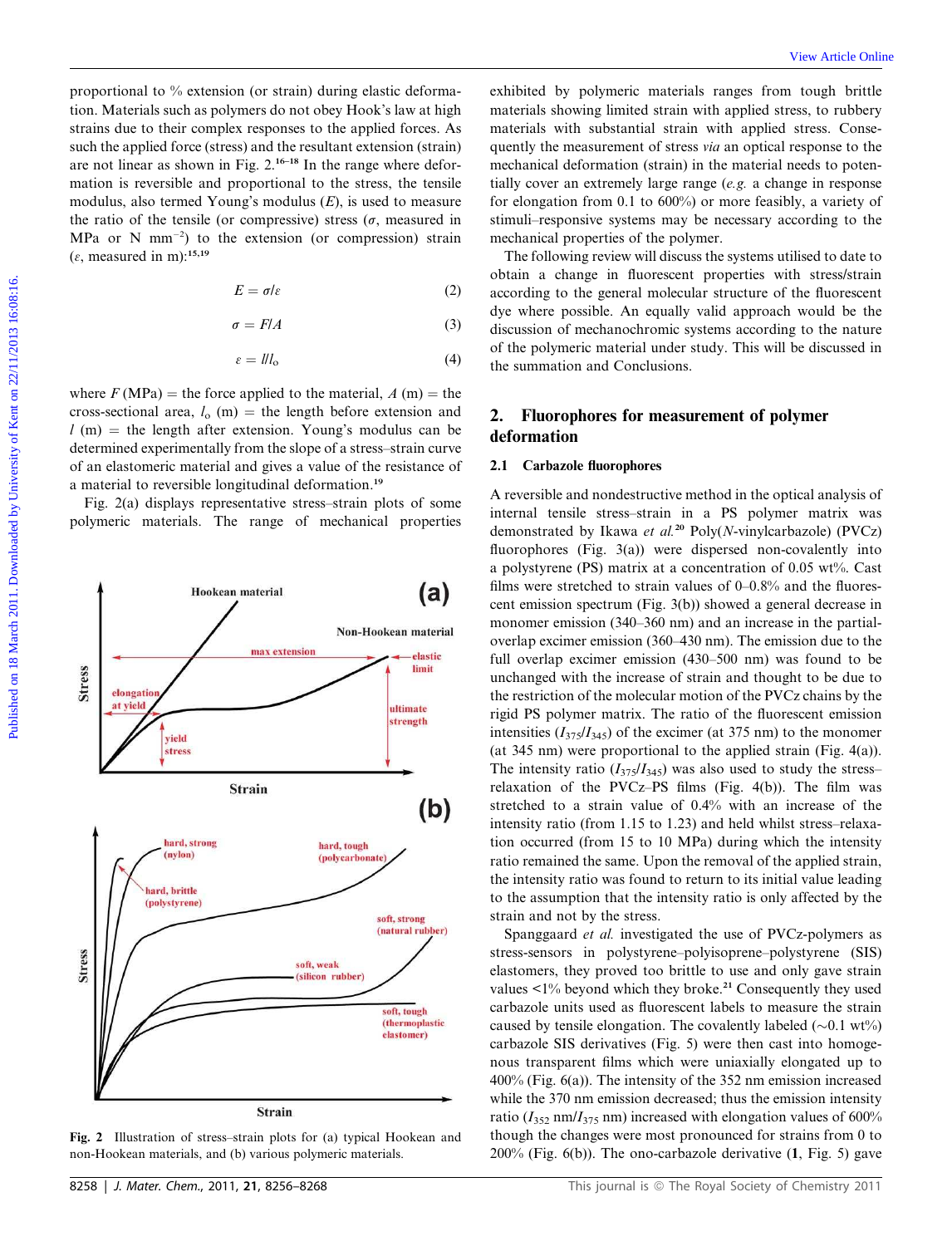

Fig. 3 (a) The partial and full overlap of the carbazole units in PVCz. (b) Steady state fluorescence spectrum of PVCz-PS film under stress (strain  $0-0.8%$ ). Reproduced with permission from ref. 20.  $© 1997$  John Wiley and Sons.

similar responses to the biscarbazole derivatives (2–4, Fig. 5). Given that no excimer emission was evident the authors concluded that the intensity changes were due to changes in the intensities of the vibronic bands of the carbazole (monomer) units instead of the monomer/excimer balance (in contrast to the conclusions of Ikawa *et al.*) Thus while the labeling of SIS elastomers with carbazole fluorophores allowed measurements of strain at elongations up to 600% these were accompanied by significant degrees of error (Fig. 6) and the need for large sampling areas  $(>=4.5$  mm<sup>2</sup>) to average local variations of the sample surface.

#### 2.2 Anthracene, naphthalene, perylene and pyrene fluorophores

Anthracene and derivatives. Amongst the earliest studies on fluorescence response with elongation of solid polymer samples were those of Jarry and Monnerie,<sup>22</sup> Fajolle *et al.*<sup>23</sup> and Bur *et al.*<sup>24</sup> In all cases the changes in the fluorescence anisotropy with elongation were recorded. As part of a larger study of the effects of applied shear stress on polymer melts Bur *et al.* used anthracene-labeled polybutadiene (0.1 wt% anthracene) to study the change in anisotropy with extension.<sup>24</sup> They demonstrated a linear change in anisotropy values with extension (Fig. 7) which



Fig. 4 *I*375/*I*<sup>345</sup> emission ratios *versus* (a) applied strain and (b) time compared with stress *versus* time. Reproduced with permission from ref. 20. @ 1997 John Wiley and Sons.



Fig. 5 Carbazole derivatives based on the carbazole unit used as fluorescent labels. Fluorophores are covalently linked to polyisoprene– polystyrene (PI–PS) elastomers. Reproduced with permission from ref. 21. © 2003 American Chemical Society.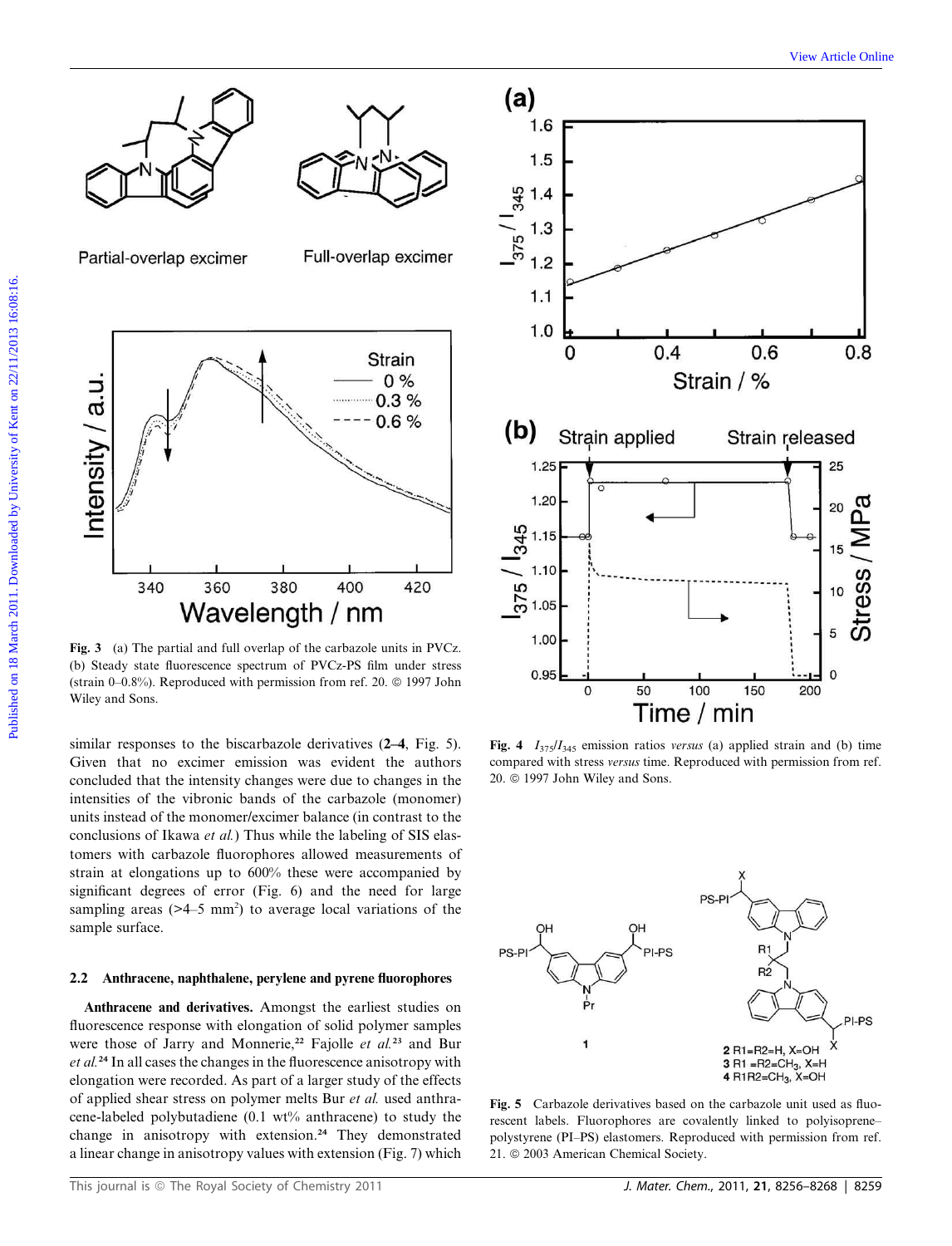

Fig. 6 (a) Representative emission spectra of carbazole labeled polyisoprene–polystyrene (PI–PS) at various elongations. (b) Emission intensity ratio  $(I_{352}/I_{375})$  as a function of strain. Reproduced with permission from ref. 21. @ 2003 American Chemical Society.

qualitatively agreed with the results of Monnerie *et al.* Shiga and Ikawa *et al.* demonstrated a change in the time resolved fluorescence of 9-methylanthracene (9-MeAn) in poly(methyl methacrylate) (PMMA) and poly(vinyl chloride) (PVC) containing carbon black.<sup>25,26</sup> The decay time of coumarin 7, pyrene, 8-hydroxyquinoline, 9-bromoanthracene and 1,2-benzothiophene fluorescence remained unchanged in uniaxially stretched



Fig. 7 Change in fluorescence anisotropy of anthracene labelled (0.1%) polybutadiene with elongation. Reproduced with permission from ref. 24. © 1992 American Chemical Society.

PMMA up to 10 MPa stress. In contrast 9-MeAn showed a decrease in lifetime of 0.5 s suitable for measurement of stress over the same range (Fig. 8(a)). Good agreement with residual stress measured by the bimetallic method was also noted for polymer films cured for 96 hours (Fig. 8(b)). 9-MeAn was also used to measure stress in PVC test pieces where a good correlation of lifetime with stress was observed for up to 3 MPa and 1.5% strain. Interestingly by applying strain and then releasing after an extended period they demonstrated that the major contributor to the change in lifetime could be ascribed to the stress rather than strain. Some basic surface mapping over the test piece of PVC was also demonstrated (Fig. 9).

Naphthalene derivatives. Yang *et al.* used copolymers of 1-naphthylmethyl methacrylate and methyl methacrylate (PNMMA) to study the orientational structure of poly(methyl methacrylate) PMMA.<sup>27,28</sup> Films (thickness  $\approx$  30 µm) were cast of the blends PMMA and PNMMA with 0.59 and 56 mol% 1-naphthyl content in PNMMA and 0.4 or 1 wt% PNMMA in PMMA. Samples containing low concentrations of the 1-napthyl were found to have monomer dominated emissions  $(\lambda 340 \text{ nm})$ whereas higher concentrations had excimer dominated emission  $(\lambda \approx 400$ nm) due to increased intramolecular interactions in the polymer chains. Dumbbell shaped samples of the films were elongated to elongation ratios of 90% at 80  $\degree$ C, whereupon it was



Fig. 8 (a) Change in decay time with tensile stress for 9-MeAn in uniaxial stretched PMMA film. (b) Comparison of internal stress in PMMA film determined by time-resolved fluorescence (circles) and the bimetallic method (squares). Reproduced with permission from ref. 25.  $© 1998$  John Wiley and Sons.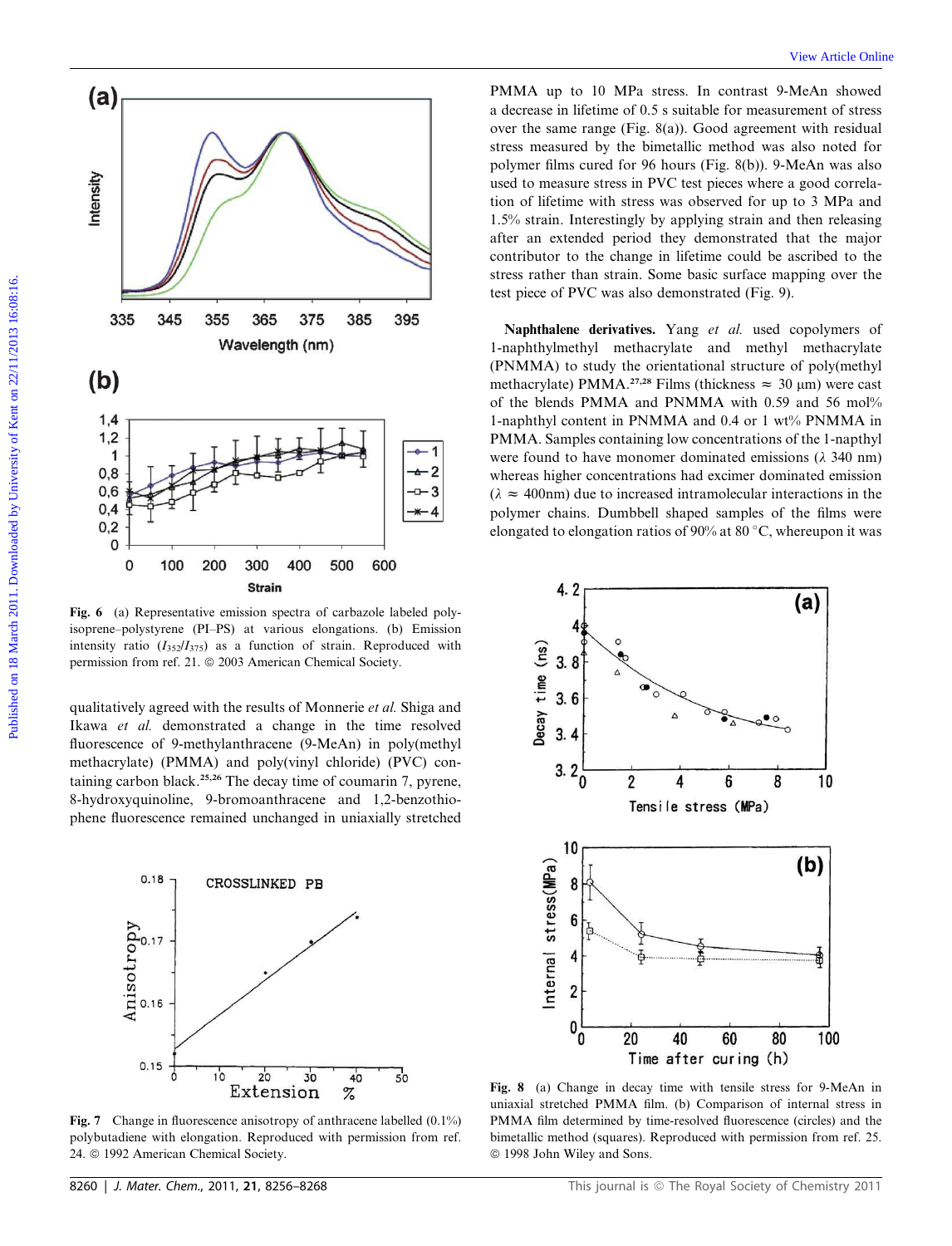



Fig. 9 (a) Dumbbell shaped piece of PVC with 9-MeAn dye and (b) the corresponding surface stress map determined from fluorescence lifetimes. Reproduced with permission from ref. 26.  $\odot$  2002 John Wiley and Sons.

found that the excimer emission broadened with a larger  $\lambda_{\text{max}}$ shifting to longer wavelengths (to 425 nm) due to multiple naphthyl ring interactions of the coiled polymer chains. However the increases in the intensity ratio were very small for such large elongation ratios (up to 80%) indicating that the system is not very sensitive to deformation.

Aznar *et al.* used a series of fluorophores (Fig. 10) incorporated into thermoset (two-part) epoxy films to measure the internal stresses upon film deformation, non-destructively and *in situ*. <sup>29</sup> The fluorophores (before curing of the epoxy film) were either (i) covalently labeled (*e.g.* DANPAS) or (ii) mechanically mixed into the epoxy polymer matrix. The mechanical properties of the epoxy films were found to be unaffected when incorporating low fluorophore concentrations  $e.g. < 10^{-3}$  M. Film samples were then elongated within their elastic region (*i.e.* nondestructively) using an optical cable to excite ( $\lambda_{ex}$  310–365 nm) and record their fluorescent emissions ( $\lambda_{em}$  320–650 nm), perpendicular from the sample surface (*i.e. in situ*). It was generally found that the fluorescent emission (integrated, with respect to relaxed state) intensities of both the covalently labeled and mechanically mixed fluorophores displayed a linear variation of intensity at low elongation (strain) values but leveled off at higher values (Fig. 10) The labeled elastomer displayed the



Fig. 10 Top, fluorophores studied as strain sensors in epoxy films and bottom, plot of integrated emission intensity as a function of strain for elongated film samples. Reproduced with permission from ref.  $29. \circledcirc 2003$ Elsevier.

largest change in intensity at low strain values however the mechanically mixed probe (POPOP, Fig. 10) actually displayed higher sensitivity at higher strain values. The elastomers were also relaxed back to their initial states with the emission intensities generally decreasing back to their initial intensities, showing that the system is indeed reversible.

The authors postulated that the direct measurement of the emission light from the film samples depended on the sample thickness and fluorophore concentration and so may not be the optimal method for the analysis of stress in materials. The technique of measuring the first momentum of fluorescence  $\langle v \rangle$  of the fluorophores in the film sample was then used. This method relies on the fact that material stress may increase the viscosity and/or rigidity of that material causing a blue-shift in the incorporated fluorophores fluorescence band, and can be represented as:

$$
\langle v \rangle = \int vI(v)/\int I(v) \tag{5}
$$

Where  $v =$  the wavenumber of the emission band and  $I =$  the intensity of emission. It was found that the fluorophore DPhHT displayed the largest change in  $\langle v \rangle$  with the other fluorophores displaying small to insignificant changes using this analysis method (Fig. 11(a)). Furthermore, a film sample containing the DPhHT with a purposely made hole (diameter 5mm) was uniaxially stressed and variation in  $\langle v \rangle$  in 2D (Fig. 11(b)) indicated an accumulation of stresses along the load axis and around the hole in the film sample. In conclusion, the incorporation of fluorophores into epoxy films either *via* covalent labeling or mechanical mixing, the system could demonstrate a reversible, nondestructive and *in situ* method in the optical analysis of stress.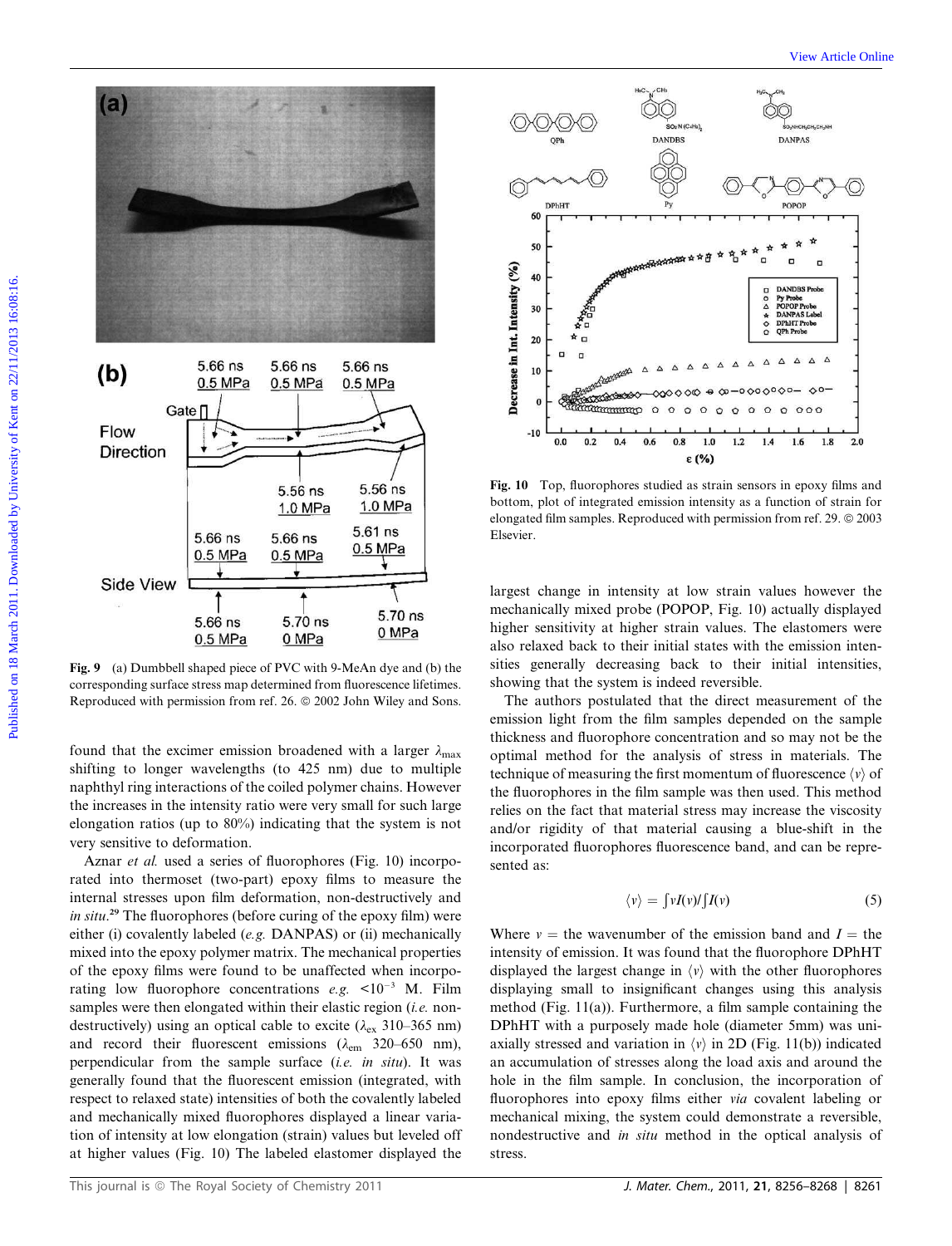

Fig. 11 Top, plot of the first momentum  $\langle v \rangle$  of emission as a function of strain for various fluorophores in elongated epoxy film samples. Bottom, fluorescent mapping of an elongated film sample (DPhHT fluorophore) with mechanical damage (a hole) using the first momentum  $\langle v \rangle$ . Reproduced with permission from ref.  $29. © 2003$  Elsevier.

Perylene and derivatives. Pucci et al. used perylene<sup>30</sup> and perylene-3,4,9,10-tetracarboxyldiimide (PTCDI) derivatives<sup>31</sup> dispersed into LLDPE films to study their optical and mechanical (stress–strain) properties. The perylene and PTCDI derivatives (Fig. 12) were typically dispersed into LLDPE films *via* melt processing techniques at concentrations of 0.01 wt% to 0.1 wt%



Fig. 12 a) Perylene and (b) PTCDI derivatives; EE-PTCDI and ES-PTCDI, fluorophores utilised in dichroic studies of doped PE films. Reproduced with permission from ref. 31. @ 2003 American Chemical Society.

for PTCDIs and 1 wt% to 2 wt% for perylene. The perylene and PTCDI dye molecules dispersed into LLDPE at low concentrations displayed monomer emissions (colours; blue for perylene and yellow for PTCDIs) and at high concentrations displayed excimer emissions (colours; yellow for perylene and red for PTCDI). The films were mechanically elongated (to draw ratios 0–8) either at ambient or high temperatures (90  $^{\circ}$ C). It was typically found for the perylene and PTCDIs film samples (containing high concentrations of dye molecules) displayed colour changes from excimer dominated emissions to monomer dominated emissions (*e.g.* Fig. 13) due the break-up of the perylene and PTCDI dye aggregates. The isolated dye aggregates or molecules dispersed into the amorphous phase were also underwent uniaxial alignment along the stretching direction as a consequence of the disruption of the dye aggregates. Consequently these films displayed high dichroic behaviour as evidenced by observations with polarised light parallel and perpendicular to the drawing direction. No direct correlation of change in colour/emission properties was made with stress or strain in these cases.

Pyrene. Recently Holder *et al.* incorporated and pyrenederivatised PDMS samples and a triethoxysilyl-pyrene derivative in the Sn catalysed cure of a tetraethoxysilane  $\alpha$ , $\omega$ dihydroxyPDMS mixture giving pyrene labelled PDMS elastomers (Fig.  $14(a)$ ).<sup>32</sup>

Studies with DSC and DMA suggested little change in the thermal and mechanical properties of the elastomer with pyrene incorporation. Fluorescence spectroscopy showed both monomer and excimer emission peaks in all samples. Uniaxial extension of the Py-TEOS labelled elastomer resulted in an increase in both monomer and excimer emission peaks (Fig. 14(b) and (c)) and a drop in the  $I_E$  :  $I_M$  ratio with strain (Fig. 14(d)). Elongation  $(\sim 0$  to 20%) followed by relaxation showed no hysteresis for the fluorescent response and the results were reproducible over repeated cycles of extension and relaxation.



Fig. 13 (a) Change in emission intensity with draw ratio for (a) EE-PTCDI/LLDPE and (c) perylene/LLDPE. (b) Optical image ( $\lambda_{\text{ex}}$  366 nm) of uniaxially oriented film EE-PTCDI/LLDPE (0.1 wt%) EE-PTCDI). (d) Optical image ( $\lambda_{ex}$  366 nm) of uniaxially oriented film perylene/LLDPE (0.7 wt% perylene). Arrows (top) indicate shearing stress caused during film preparation. Reproduced with permission from ref. 30 and 31.  $\odot$  2003 American Chemical Society.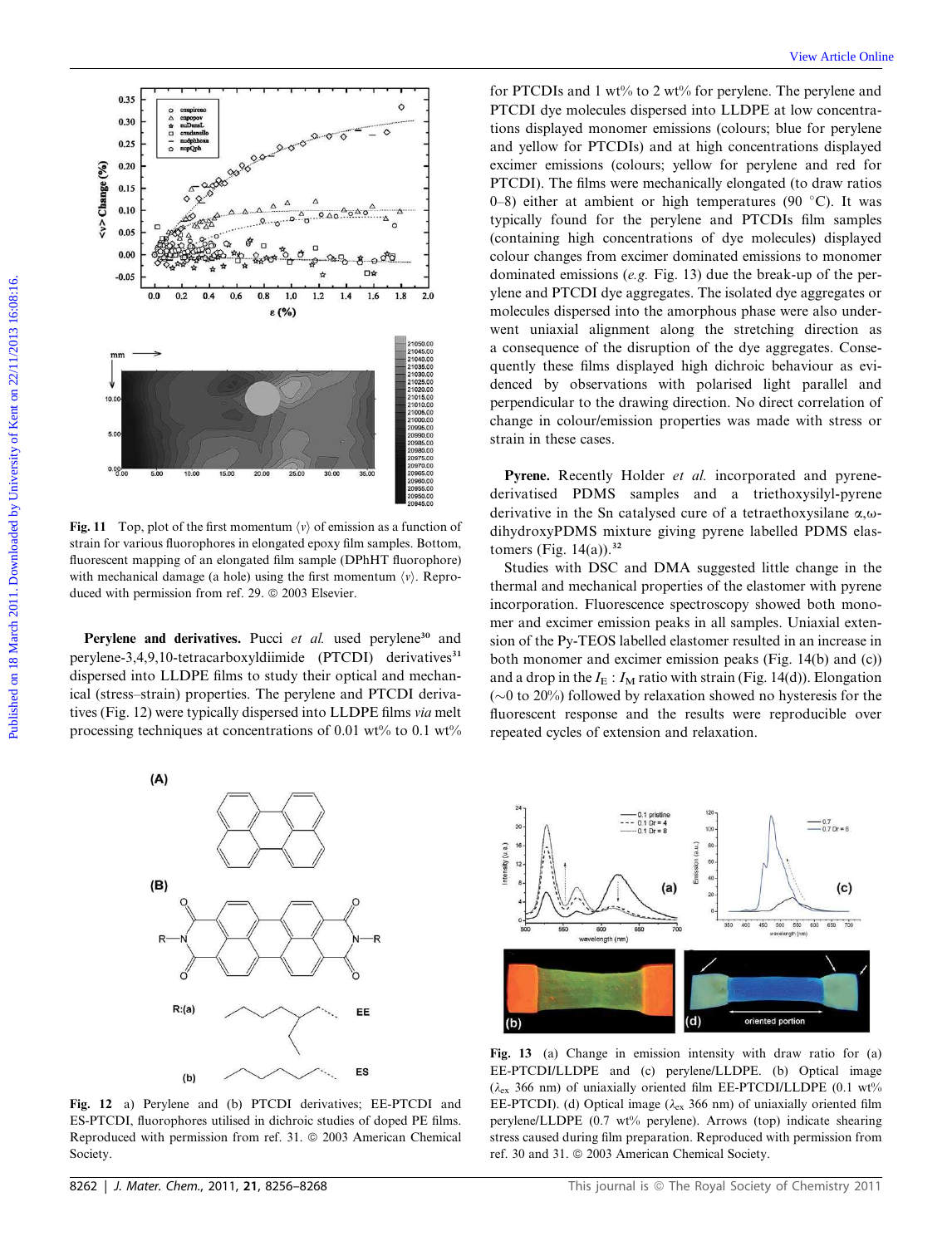

Fig. 14 (a) Structures of pyrene derivatives used in strain sensing of polydimethylsiloxane elastomers. (b) Change in emission spectra with uniaxial elongation of Py-TEOS labelled PDMS elastomer. (c) Plot of excimer emission intensity with extension. (d) Change in excimer : monomer emission intensity ratios with elongation. Reproduced with permission from ref. 32. @ 2009 Royal Society of Chemistry.

#### 2.3 Extended  $\pi$ -conjugated molecules

Poly(-3-alkylthiophenes). The earliest instance of utilising a fluorescent extended p-conjugated system in stress–strain analysis was demonstrated by Ikawa *et al.* they used poly- (3-alkylthiophenes) with butyl-, hexyl- octyl- and dodecyl- chains dispersed in PMMA.<sup>33,34</sup> Up to 2% strain the steady-state fluorescent spectra of the samples remained unchanged however the time-resolved fluorescence was observed to change over this range. The decay time of fluorescence decreased significantly over the elastic deformation range of PMMA (0–0.2% strain) (Fig. 15(a)). Over the plastic strain range of PMMA (up to 100%) the steady-state fluorescence showed significant changes with a red-shift of the fluorescent maximum and a decrease in fluorescence intensity with strain (Fig. 13(b)). Decay times were observed to increase with strain over the plastic deformation range though the change was relatively small ( $\sim$ 5% changes) and no correlation of stress with decay time was observed. The importance of the interaction of the PAT with the PMMA matrix was determined by the strongest changes occurring for the PAT with the longest alkyl chain (dodecyl-) and the highest molecular weight.

p-Phenylene vinylene derivatives. Perhaps the most extensive studies of stress-responsive polymer systems with the most visually dramatic results have been carried out by the group of Weder. They utilised a number of extended  $\pi$ -conjugated dye molecules in a variety of polymeric materials. Cyano-oligo(*p*phenylene vinylene) (cyano-OPV)<sup>35</sup> derivatives (structures 1–3, Fig. 16(a)) were dispersed into a copolymer of linear low density polyethylene (LLDPE) and octane (C8) comonomer, to study the



Fig. 15 Change in (a) fluorescence decay times and (b) emission spectra of poly(3-octylthiophene) in PMMA with strain. Reproduced with permission from ref. 34.  $\odot$  1998 John Wiley and Sons.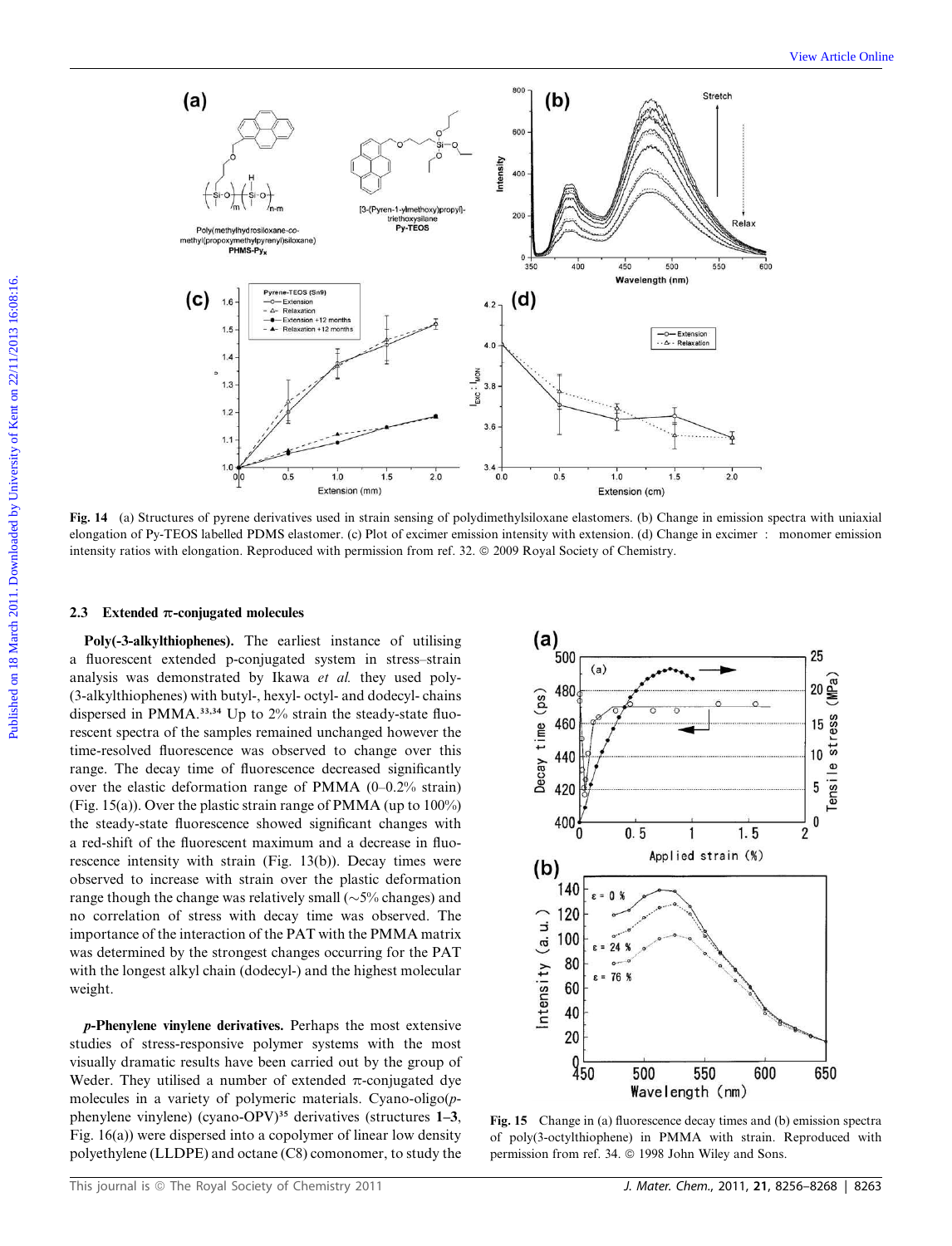

Fig. 16 (a) Cyano-OPV derivatives (structures 1–3) and (b) optical micrographs ( $\lambda_{ex}$  365 nm) of film samples (cyano-OPV derivative, structure 1); unstretched films (top and bottom) stretched film (centre) and film exposed to high temperatures. Green colour (monomer emission) and red colour (excimer emission). Fluorescent emission spectra of film sample as a function of draw ratio in tensile orientated films (containing cyano-OPV derivative, structure 1) (a) LLDPE-1.2-C8 and (b) LLPDE-9.3-C8. Reproduced with permission from reference ref. 35. @ 2002 Wiley-VCH Verlag GmBH & Co. KGaA.

deformation-induced colour changes upon tensile deformation (Fig. 16(b)). For example the cyano-OPV derivative (structure 1) was dispersed into LLDPE-C8 copolymer film samples LLDPE-1.2-C8 (1.2% C8) and LLDPE-9.3-C8 (9.3% C8) *via* guest diffusion. Guest diffusion involved the swelling of the film samples with solutions (dichloromethane or toluene) of the cyano-OPV derivatives with controlled dyeing parameters: concentration (1–20 mg mL<sup>-1</sup>), temperature (25–70 °C) and time  $(\sim)$  to 18 h). It was generally found that film samples dyed for short times, with low concentrations and at low temperatures displayed green monomer fluorescence emissions ( $\lambda_{em}$  461 nm to 538 nm) (Fig. 16(b)). Upon increasing the dyeing parameters it was found that the films displayed red excimer fluorescence emissions ( $\lambda_{\rm em}$  550 nm to 644 nm) (Fig. 13(b)) due to aggregation of the dye (cyano-OPV derivatives) molecules. The homogenous film samples were then elongated to draw ratios of up to 400%. It was generally found that the intensity of excimer fluorescence emission in the films samples decreased with increased elongation draw ratios (Fig. 13(c) and (d)). For example it was found that

for the film sample LLDPE-1.2-C8 (LLDPE with 1.2 wt% C8) the decrease in excimer fluorescence with increasing elongation produced a colour change (at draw ratios 200–300%) from red to green. This was thought to be due to the phase-separation of the dye aggregates (excimer) into a molecular dispersion (monomers). This was also found to be in contrast to the film sample (LLDPE-9.3-C8) which did not show a colour change upon film elongation due to excimer emission still dominating (Fig. 13(d)). Further studies also found that the excimer fluorescence emission was also temperature dependent *i.e.* thermally stimulated. For example it was found that at temperatures  $>65$  °C the phase separation of the dye aggregates occurs relatively fast (minutes) compared to temperatures  $\leq 65$  °C (hours). This was thought to be due to the temperature sensitivity of the dye molecules within the melting range of the host polymer. In conclusion, the films generally display reproducible colour change upon film deformation due to the phase separation of the dye aggregates in to molecular dispersions. However, the films have to be irreversibly elastically deformed to achieve this. The cyano-OPV derivatives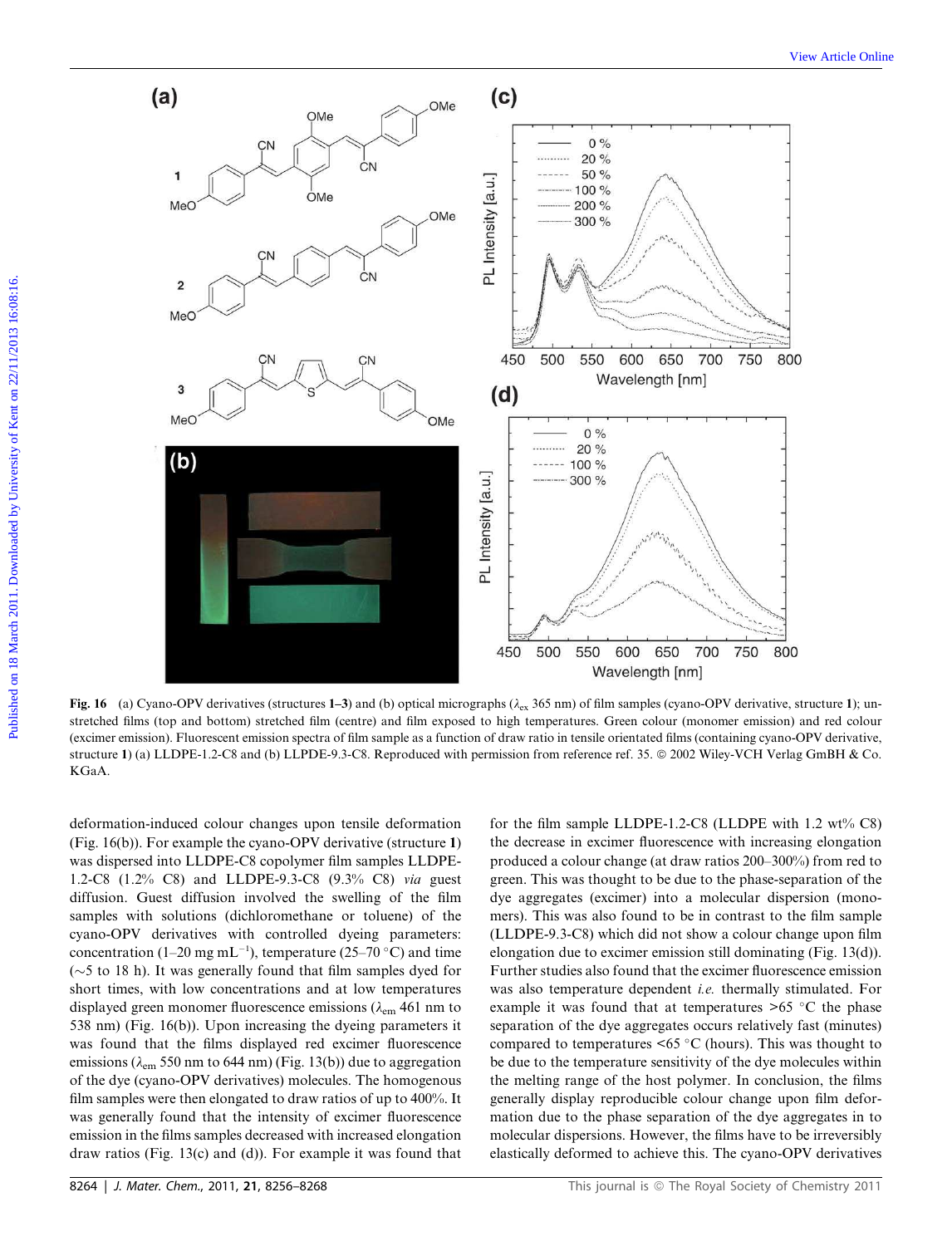(structures 1, 2 and Fig. 16(a) and BCEDB, Fig. 17(a)) were also dispersed into LLDPE films *via* melt-processing techniques.<sup>36</sup> The derivatives were mechanically mixed into LLDPE (concentrations 0.01–0.8 wt%) at high temperatures (180 °C), compression-molded into films and then rapidly quenched (to prevent large-scale phase separation between the dye molecule and the polymer host). Low concentrations of the cyano-OPV derivates in the LLDPE films generally displayed monomer fluorescence emission (448 nm to 540 nm) and higher concentrations (>0.02 wt% of generally displayed excimer fluorescence emission (573 nm to 644 nm). It was also found that the excimer emission intensity actually increased over time (0 to 3 months) and was thought to be due to the quenching of the films kinetically trapping the dye molecules in a molecular dispersion (monomers), even at high dye molecule concentrations (Fig. 17). The films containing the dye molecules were thermodynamically unstable at ambient conditions causing the slow aggregation of the molecularly dispersed dye molecules and hence an increase in excimer emission intensity. In order to speed up the aggregation of the dye molecules, the film samples were swelled in solutions of hexane (15 minutes) resulting in instantaneous aggregation. The tensile elongations of the films displayed deformation-induced colour changes with increased elongation ratios (from 0% to 500%) with  $I_M/I_E$  ratios increasing up to a factor of 10. For example it was found that for the film sample (0.20%wt, structure 2, Fig. 16) a decrease in excimer fluorescence with increasing elongation produced a colour change from green (excimer emission) to blue (monomer emissions) (Fig. 17(b)). More recently a detailed study of the incorporation of these OPV derivatives in PE has been described.<sup>37</sup>



Fig. 17 (a) Structure of BCEDB and (b) optical micrographs ( $\lambda_{\rm ex}$  365 nm) of film samples: top (0.18%wt structure 1, Fig. 16); green colour (monomer emission) and red colour (excimer emission) and bottom (0.20%wt, structure 1, Fig. 16); blue colour (monomer emission) and green colour (excimer emission). Reproduced with permission from ref. 36. © 2003 American Chemical Society.

The general versatility of this approach to stress sensing was illustrated by the utilisation of the OPV derivatives in a variety of polymers. Weder *et al.*38,39,40 used OPV-derivatives incorporated into PMMA or poly(bisphenol A carbonate) (PC) polymers and also into poly(ethylene terephthalate) (PET) or poly(ethylene terephthalate glycol) (PETG) *via* melt-processing techniques, for use as threshold temperature and deformation sensors. In all examples as well as those already discussed (*vide supra*) the OPVderivatives were found to be temperature dependent and thermodynamically unstable due to the methods of incorporating them into the polymer matrix or due to the low  $T<sub>g</sub>$  of the host polymer. On the other hand, tensile deformation of the films was reproducible indicating a high degree of emission intensity changes from monomer dominated emission to excimer dominated emissions. This was found to result in dramatic colour changes, although the films have to be irreversibly elastically deformed to achieve this. As noted by the decrease in excimer emission with increasing elongation ratio showed an opposite effect to results obtained by Yang *et al.*<sup>41</sup> where excimer fluorescence was found to increase with elongation (*vide supra*). The system studied by Yang *et al.* involved the physical labelling of the naphthalene fluorophore directly onto the polymer chain backbone. The elongation of the polymer host matrix forces the orientation of the polymer chain segments and side groups along the film drawing direction and hence leads to the increase of excimer forming sites and excimer fluorescence. In the system studied by Löwe and Weder the cyano-OPV fluorophores are not covalently bonded to the polymer backbone but are physically (non-covalently) dispersed into the polymer matrix. Upon elongation of the films (*i.e.* films containing high concentrations of the dye molecules) the dye aggregates are physically separated from each other by the polymer matrix into a molecular dispersion. This is reflected in the large decrease in excimer emission intensity and in fact it can be seen in Fig. 16(c) that there is a slight increase in the monomer emission intensity due to the increase in the molecular dispersion *i.e.* increase in monomer formation. When the OPV derivatives were added to polyurethanes *via* melt-processing (0.05–0.4%) the resulting systems displayed only modest changes in fluorescent response to deformation.<sup>42</sup> However covalent incorporation of an OPV derivative into a polyurethane (Fig. 18(a)) led to significant changes in PL colour change with stress (Fig. 18(b)). The stress–strain curves for these systems were closely mirrored by the  $I<sub>E</sub>$ :  $I<sub>M</sub>$  plots *versus* strain (Fig. 18(c)) showing the excellent potential of these systems as intrinsic stress–strain sensors. The covalent incorporation of OPV dyes has also been demonstrated for PETG films<sup>43</sup> and most recently the dispersions of OPV dyes in poly(vinylidene fluoride) has been reported.<sup>44</sup> In the latter case good correlation between  $I_M/I_E$  ratios with strain and stressstrain curves was obtained and furthermore the critical nature of the aggregation state of the dye in the mechanochromic performance was highlighted and noted as different form the cases involving PE films.

Poly[(m-phenylene ethynylene)-alt-(p-phenylene ethynylene)]. Pucci *et al.*<sup>45</sup> used a fluorescent cyano-scontaining poly[(*m*-phenylene ethynylene)-*alt*-(*p*-phenylene ethynylene)] derivative (CN-PPE) dispersed into LLDPE to study dichroic behaviour caused by anisotropic orientation under tensile elongation.

This journal is © The Royal Society of Chemistry 2011 **Society** 1. Mater. Chem., 2011, 21, 8256–8268 | 8265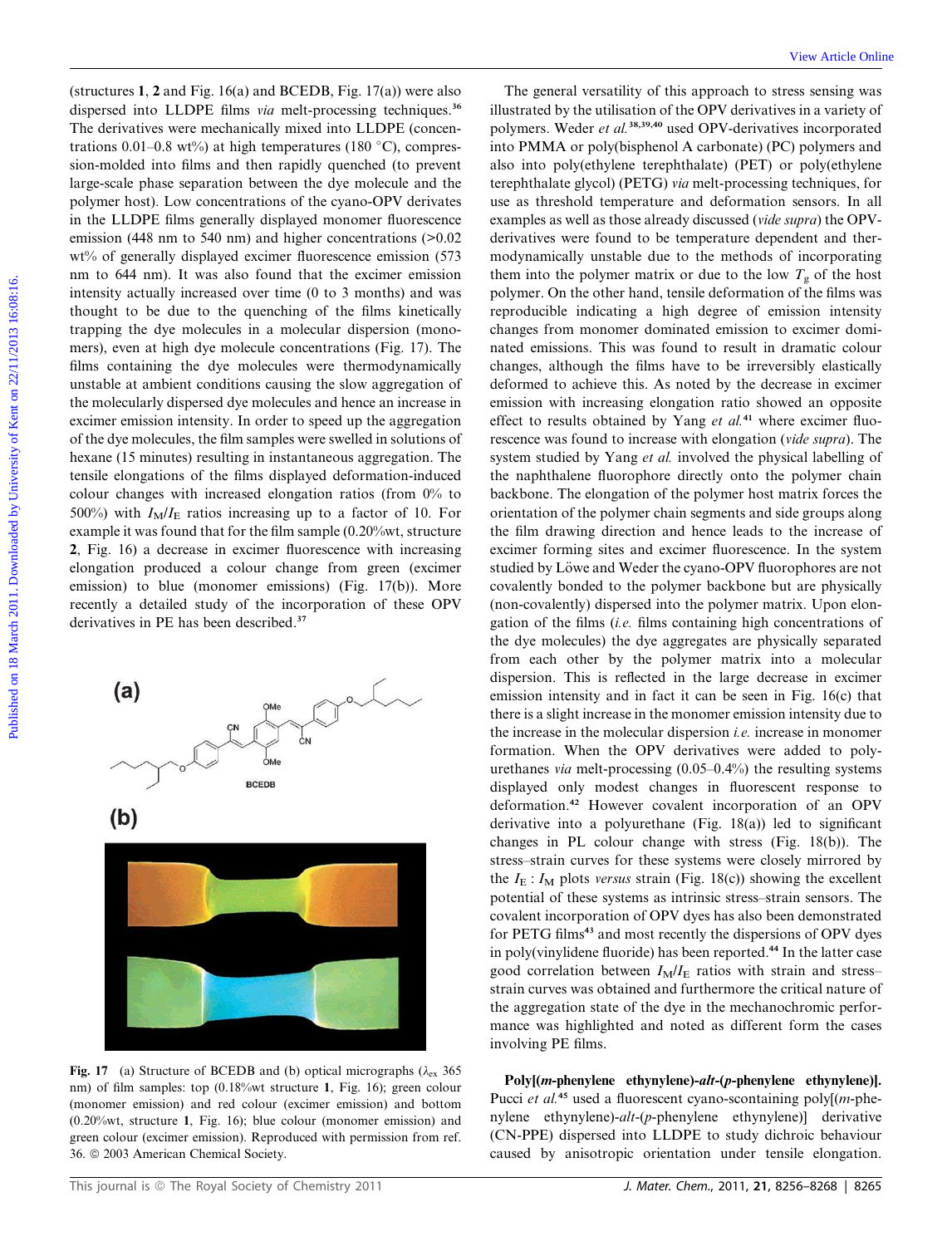

Fig. 18 (a) Synthesis of fluorescently labelled thermoplastic urethanes (TPUs MP1–MP7 and SP1–SP5). (b) Pictures (taken under excitation with UV light of a wavelength of 365 nm) of a film of MP6 in top, unstretched and bottom stretched state. (c) Ratio of monomer to excimer emission,  $I_M/I_E$  (circles, measured at 540 and 650 nm), and tensile stress (solid line) as a function of strain for films of SP4. Reproduced with permission from ref. 42. @ 2006 American Chemical Society.

CN-PPE was dispersed in to LLDPE (0.02 wt% to 0.3 wt%) *via* melt processing techniques producing CN-PPE/LLDPE films. Films with low concentrations of CN-PPE  $(<0.1 \text{ wt\%})$  displayed a blue monomer emission  $(\sim 450 \text{ nm})$  and with higher

concentrations ( $> 0.1$  wt%) a green excimer emission ( $\sim 480$  nm). This was due to intermolecular or interchain fluorophore interactions caused by the planar conformation of the (CN-PPE) polymer chains in the solid (film) state *i.e.* aggregation of the CN-PPE fluorophores. The film samples were then elongated to draw ratios (of 10) at high temperatures (100  $^{\circ}$ C) with their fluorescence emission recorded using polariser's. The elongated CN-PPE/LLDPE film (0.2 wt% CN-PPE) displayed dichroic behaviour with green (excimer emission) to blue (monomer emission) visible dependent on the polariser viewing angle ( $0^\circ$  parallel and to  $90^\circ$  perpendicular). This was thought to be due to the orientation of the CN-PPE fluorophore molecules caused by the orientation of the host (LLDPE) polymer matrix in which the long range fluorophore interactions are very anisotropic. However, no significant change in emission properties due to tensile elongation was observed. This was postulated to be due to the resistance of the CN-PPE aggregates to polymer host deformation contrasting with the results obtained by Weder *et al.* for the small molecule OPV derivatives in LLDPE films.

Stilbene derivatives. A series of further studies by Pucci *et al.* used fluorescent bis(benzoxazolyl)stilbene (BBS) (Fig. 19) dispersed into poly(propylene) (PP),<sup>46</sup> LLDPE,<sup>47</sup> poly- $(1,4$ -butylene succinate) (PBS)<sup>48</sup> and other polyolefins<sup>49</sup> to study their dichroic, anisotropic and thermal stimulation characteristics. BBS was dispersed into the various polymer films (thickness 80 mm to 200 mm) *via* melt processing techniques (*e.g.* 0.02 wt% to  $0.5 \text{ wt\%}$ . It was typically found that at low concentration of BBS  $(<0.02 \text{ wt\%})$  the films displayed blue monomer emission and higher concentrations (>0.02 wt%) displayed green exciment emission. The BBS aggregates (excimers) were also found to be thermally stimulated at high temperatures (*e.g.* 130  $\degree$ C in PP films) displaying a collapse of the excimer emission band and producing a reversible colour change from green (excimer emission) to blue (monomer emission) in the order of minutes. The film samples were uniaxially stretched at high temperatures (*e.g.* 100 °C to 130 °C) for example for the film sample PP/BBS (0.5 wt % BBS), with the orientated parts of the films displaying emission colour changes from green (excimer) to blue (monomer) as shown in Fig. 20(a) and (b). This was thought to be due to the break-up of the molecular BBS aggregates (excimers) as a consequence of PP host matrix orientation due to tensile film elongation, favouring the uniaxial orientation of BBS monomers. In general it was thought that the degree of dispersion of



#### 4,4'-Bis(2-benzoxazolyl)-stilbene (BBS)

Fig. 19 Structure of bis(benzoxazolyl)stilbene (BBS) used as a stress responsive fluorophore in poly(propylene) (PP), LLDPE and poly- (1,4-butylene succinate) (PBS). Reproduced with permission from ref. 47.  $© 2006 American Chemical Society.$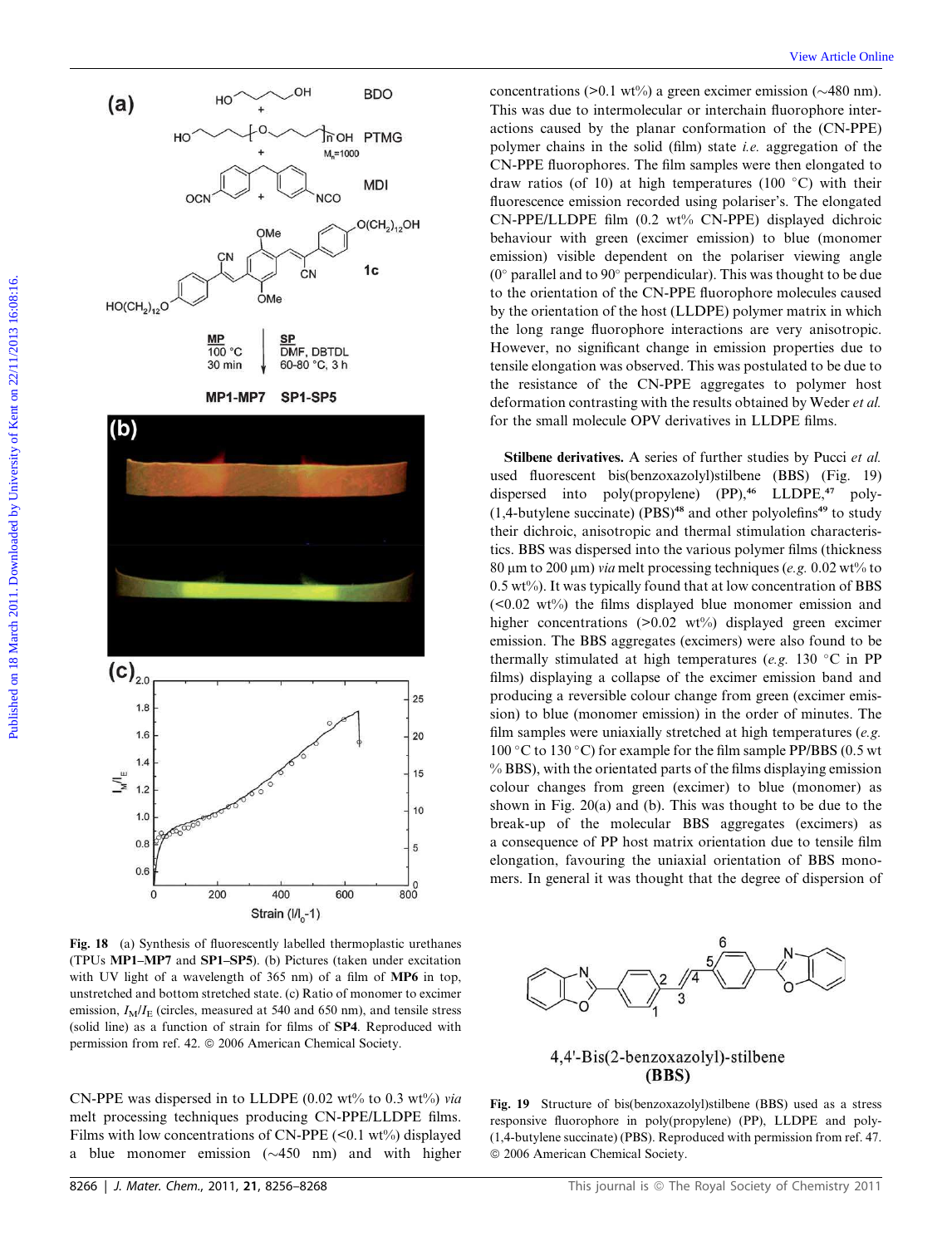

Fig. 20 (a) Optical image ( $\lambda_{\rm ex}$  366 nm) of uniaxially oriented film PP/ BBS (0.5 wt% BBS). (b) Fluorescence emission spectra ( $\lambda_{ex}$  277 nm) of the same film before and after orientation (draw ratio of 8). (c) Fluorescence emission spectra ( $\lambda_{\rm ex}$  277 nm) of the same film after orientation. Emissions shown with polarisation parallel  $(0^{\circ})$  and perpendicular  $(90^{\circ})$  to the elongation direction. Reproduced with permission from reference ref. 46. © 2005 Wiley-VCH Verlag GmBH & Co. KGaA.

the BBS supramolecular structures (*i.e.* at high BBS concentrations) is important in the strain effect. The anisotropic distribution of the orientated films in general where then confirmed *via* fluorescence decay time measurements, quantum mechanical investigations and fluorescence spectroscopy in polarised light. For example, fluorescence spectroscopy measurements in polarised light on the film PP/BBS (0.5 wt% BBS) were found to display emission changes upon rotation of the polariser *e.g.* parallel (0 ) and perpendicular (90 ) to the elongation direction (Fig. 20(c)). This was found to result in the decrease of BBS monomer emission indicating the high dichroic distribution of

the BBS molecules in the orientated parts of the films. Thus the films in general were found to show deformation induced dichroic colour changes, both at high temperatures and at ambient temperatures. In some cases the colour changes were also found to be reversible occurring almost instantaneously. Also the films were able to show reproducible changes in emission intensities upon film deformation, however the films have to be irreversibly elastically deformed to achieve this.

#### **Conclusions**

As discussed at the start of this article the range of polymer responses to applied stress is large ranging from brittle plastics to soft rubbers. The majority of mechanochromic systems reviewed above have studied amorphous and semi-crystalline plastic materials though significant studies on thermoplastic elastomers and elastomers have been carried out. There are no concrete conclusions that can be reached concerning the application of fluorophores to monitor stress and/or strain in polymeric materials beyond the simple assertion that the principle has been demonstrated beyond a doubt to be feasible. As to the application of systems in monitoring or assessing mechanical deformation some are more developed than others, in particular the oligo (phenylene vinylene) derivatives work of Weder *et al.* has been repeatedly demonstrated in a range of polymers and correlation with stress has been achieved in some of these cases.<sup>37,40,42-44,50,51</sup> Furthermore it is apparent that the most common and viable approach has been in changes in the excimer fluorescence of these systems, usually exhibited as significant decreases in the emission of these components. However not all fluorescent measurement techniques have been fully utilised in the development of stress– strain sensors. A recent publication described the ingenious use of fluorescence resonance energy transfer between donor and acceptor molecules dispersed in a polyether urea thermoplastic elastomer.<sup>52</sup> This technique showed itself sensitive and responsive for strains up to 500%. Fluorophores are not the only component of mechanochromic systems that can be employed in stress sensing. O'Bryan *et al.* very recently demonstrated that the incorporation of a spiropyran derivative in a polycaprolactone led to colour changes upon elongation of the polymer films due to ring-opening of the spiropyran moiety.<sup>53</sup>

Given the range of mechanical properties of polymeric materials none of the fluorophores used in the mechanochromic systems described is likely to be suitable for the monitoring of stress–strain across all polymer deformation responses (*e.g.* small strains of <0.5% in plastics as well as large elongations >500% in elastomers). Furthermore the nature of the system used is likely to depend upon the exact information required from the study of the polymeric material in question. For example the detection of residual stresses in an injection moulded plastic object may require an immediate highly visible optical change enabling mapping of residual stresses over a short time period and then only in model objects. Prediction and mapping of mechanical failure of polymer materials would be an important application of such mechanochromic techniques. An interesting recent example of the visualisation of crack blunting and propagation in PDMS was demonstrated by the measurement of secondary fluorescence for an embedded commercial fluorescent dye in the PDMS.<sup>54</sup> Whereas the long-term monitoring of a polymeric